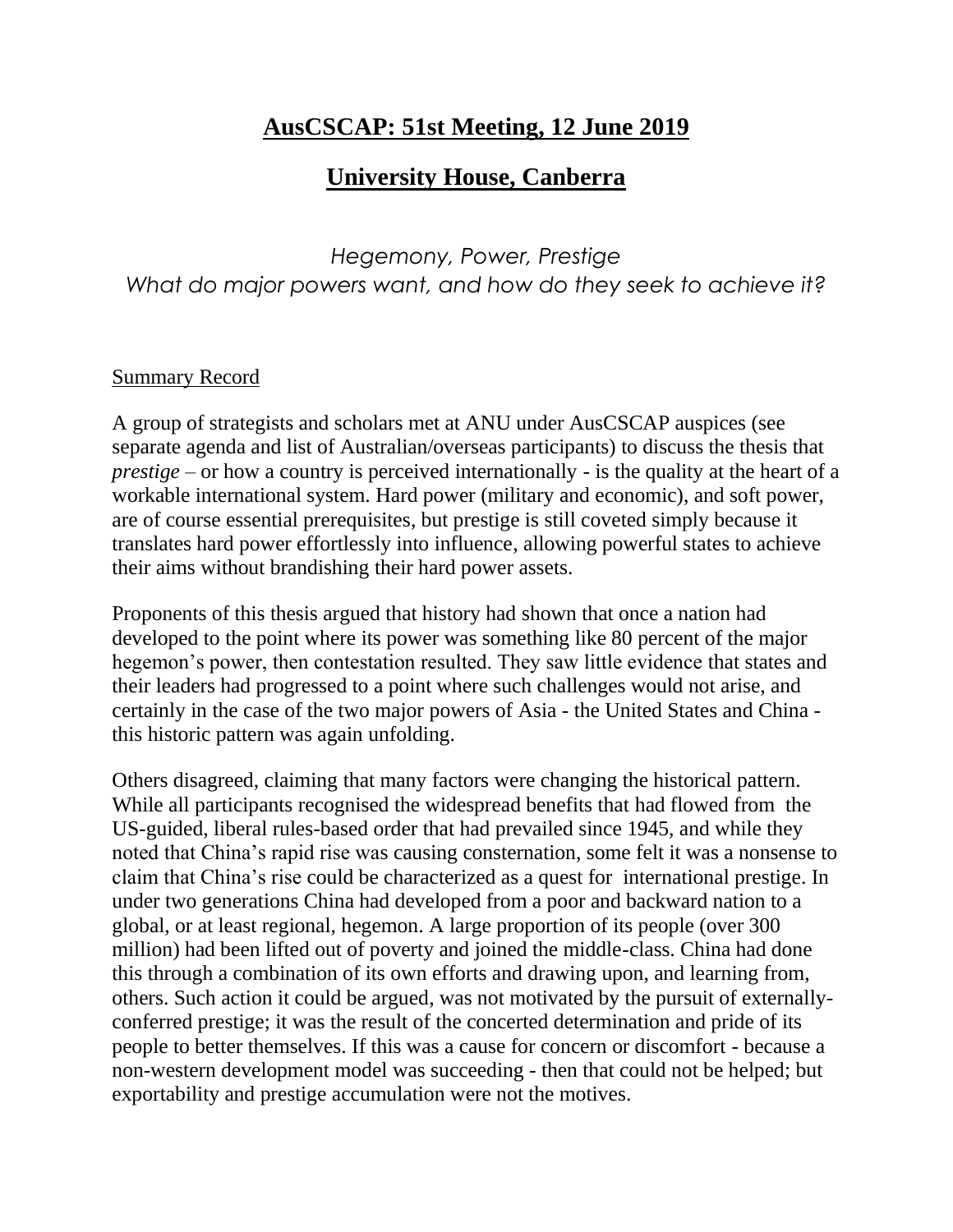Yet others stressed that prestige must be conferred - unlike military power, you cannot create it for yourself. Prestige is conferred on one by others - it is earned, not forced. It cannot be made to order simply by accumulating and exercising hard power assets whether military or economic. Prestige is an ephemeral phenomenon - if power is perceived to be used unwisely or injudiciously, then national prestige can suffer enormously. The observation was made that China had a long history of uncontested regional power and pre-eminence but was still feeling its way in the novel contemporary environment where several regional actors wielded significant power.

The centrality of the United States and China to any debate on great power rivalry in the region encouraged comments from others. One participant argued that China was demonstrably pushing an alternative development model to that of the prevailing western-based liberal economic order. The terrestrial and maritime silk-roads, assembled under the Belt and Road Initiative (BRI), were largely a modern-day version of China's past approach of extracting fealty and tribute from communities on its periphery. The BRI was certainly meant to extend Chinese power and prestige beyond its historic limits. Others felt that given the depth of the US alliance system in the region, the extent of its hard power, the appeal of its soft power, and the magnitude of its accumulated national and regional capital stock, the US would not be replaced as the preferred hegemon for a very long time. Nobody questioned the assertion that under the current Trump Administration real doubts had emerged as to the US's commitment to the region, and several suggested that traditional allies were doing the US a major disservice by not drawing attention to the negative impact of its current posture and policy settings. One US scholar conceded that while the American people could currently not accept the fact that their country was no longer the global hegemon, it did appear that elements of 'middle America' had embraced Trump's apparent rejection of American 'exceptionalism', and were no longer prepared to accept the burden and cost of global leadership. In such a situation, it was little wonder that a challenge had arisen to US status and prestige.

Debate followed as to what this turbulent outlook might mean for the middle and smaller powers in the region. It was proposed that several regional countries with a culture and society more akin to China than the west, viewed the China model in quite favourable terms, while others were less enamoured. Some (but not all) thought there were emerging divisions in ASEAN which testified to this cleavage. Indonesia, it was suggested, was ambivalent toward China - with a major distinction being drawn between the average Indonesian's favourable regard for Chinese acumen, work-ethic and industry, and their attitude to the nation of China itself. Japan was cleverly hedging between its alliance relationship with a wavering supporter, and its chequered history with China. Japan was thought to be enhancing its 'good international citizenship' credentials by carefully calming and managing the excesses of the Trump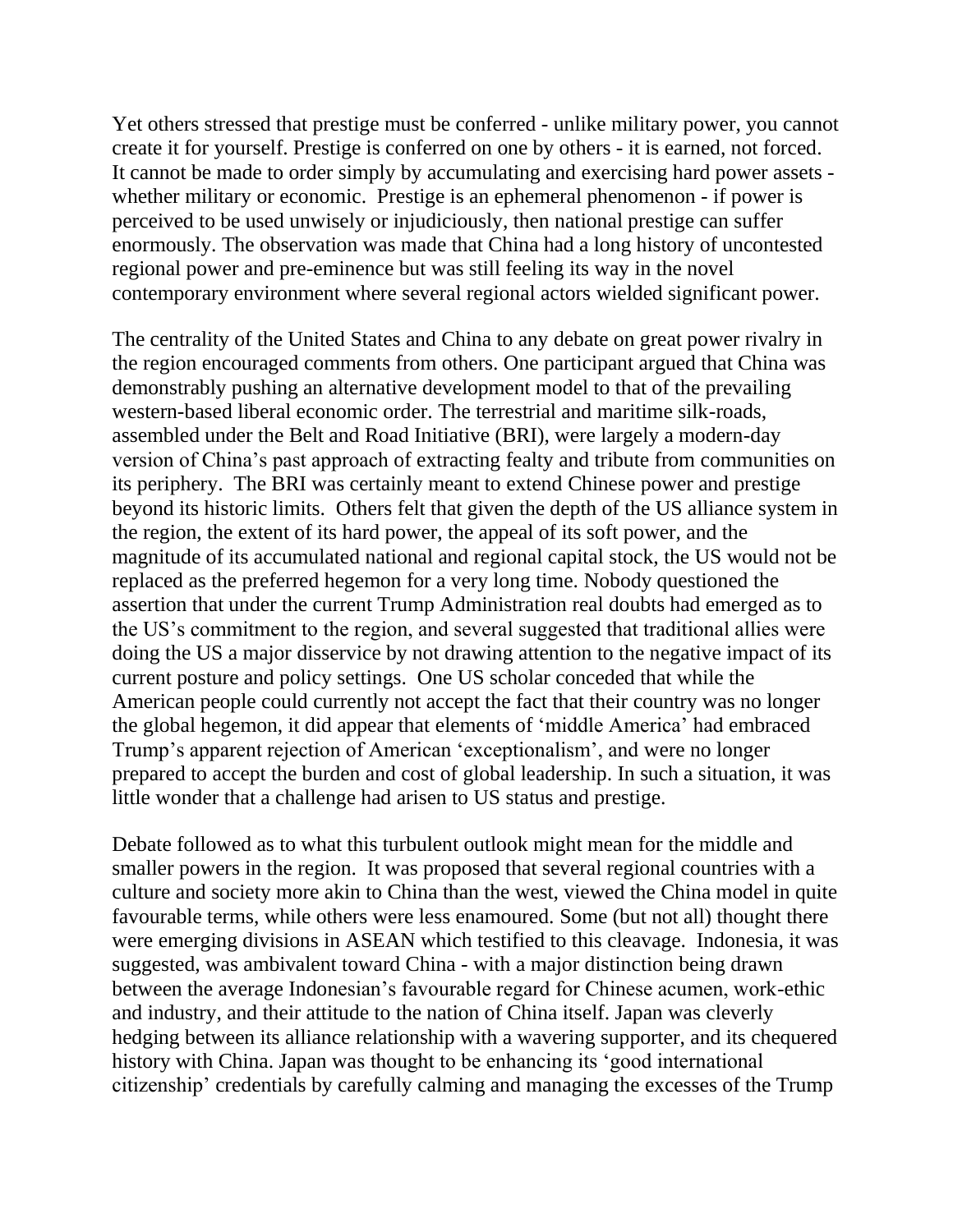Administration, and this was seen as a most effective way for a major middle power to build regional and global prestige.

India was also seen as a major 'prestige' player. Under the Modi Administration, India, soon to be the world's largest country by population, was walking a careful line, always aware of the rise of China and its potential to dominate the region, and cognizant of any displays of outward aggression. At the same time India is trying to build its own prestige through other means, primarily through realizing the power of its people.

The 'power as prestige' argument was seen to be particularly evident in the case of Russia. No other country in the past 30 years had suffered such a catastrophic loss of prestige. Putin has strong domestic support because he is seen to be skilled in clawing back at least some 'reputation for power' through the assertion of hard power on Russia's periphery – Crimea, Syria and the Ukraine – but judiciously enough to preclude an overt western backlash. It was also pointed out that, while Russia could still be considered a global power in respect of its nuclear arsenal (unlike China), its faltering economy and its lack of appealing soft power, made significant gains in prestige improbable in the near term gain.

While the thesis that prestige is effectively the currency of the international system rests largely on historical precedent, a number of participants felt that the trade war and other factors were changing the dynamics of international relations and world order. Circumstances in the second decade of the 21st century were quite different to any former historical situation. The explosion in technology (IT, social media, fake news, impact of robotics, mega-data, alternative energy, climate change, smart dust, etc.) and the future impact of these developments on society, could be expected to render redundant traditional approaches to prestige accumulation. Trade itself was becoming a 'weaponised' commodity, and the contest for supremacy was now being fought out, not on a battle-field, but with goods and services, investment and exchange. As for the current trade war between the US and China – if one hegemon loses, then its prestige will be enormously reduced. The hearts and minds of the future are not going to be won by 'the hand that beats the drum of war but by the hand that cradles the iPhone'.

Most at the seminar agreed that prestige matters, and could be seen as an essential component of a helpful intellectual framework for anticipating how states will behave and predicting long-term aspirations and outcomes. Nonetheless the discussion prompted two further observations. First, to what extent could prestige be examined as a driver operating independently of power calculations? The work of Ned Lebow, for instance, has portrayed the search for prestige partly in this manner. Secondly, to what extent is it necessary to possess a serious degree of historical/cultural knowledge in